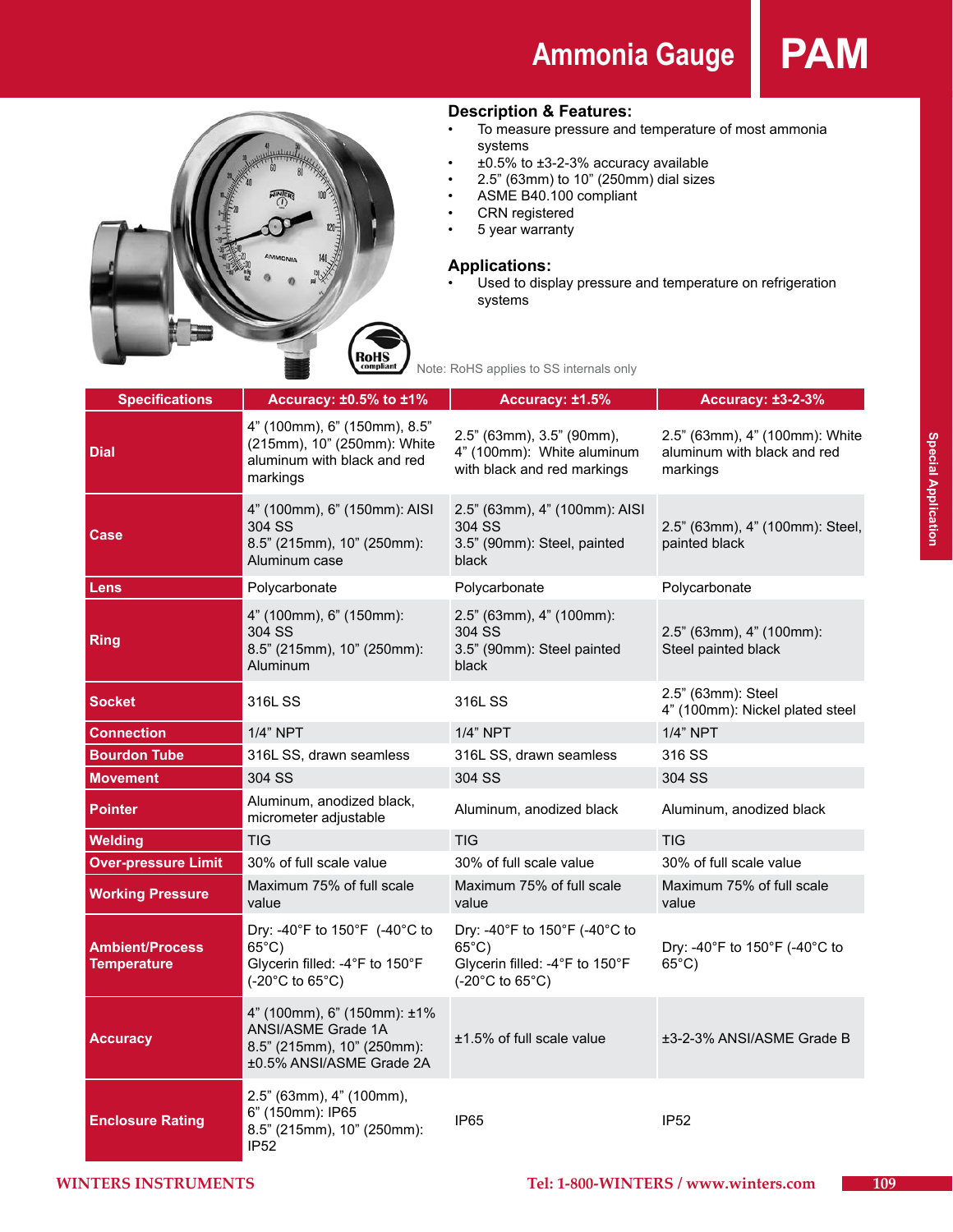# **PAM Ammonia Gauge**

#### **Order Codes (products in bold are normally stock in North America)**

|                       | Accuracy: $\pm 0.5\%$ to $\pm 1\%$ |         | Accuracy: ±1.5%                                 |                                    | <b>Accuracy: ±3-2-3%</b> |                                                           |  |  |
|-----------------------|------------------------------------|---------|-------------------------------------------------|------------------------------------|--------------------------|-----------------------------------------------------------|--|--|
| <b>Dial Size</b>      |                                    |         | 30/0/150 psi/°F 30/0/300 psi/°F 30/0/150 psi/°F | $ 30/0/300 \text{ psi}/^{\circ}F $ |                          | 30/0/150 psi <sup>o</sup> /F 30/0/300 psi/ <sup>o</sup> F |  |  |
| 2.5" (63mm) Bottom    |                                    |         | <b>PAM1750</b>                                  | <b>PAM1751</b>                     | <b>PAM1699</b>           | <b>PAM1700</b>                                            |  |  |
| 2.5" (63mm) Back (CB) |                                    |         | <b>PAM1752</b>                                  | <b>PAM1753</b>                     |                          |                                                           |  |  |
| 3.5" (90mm) Bottom    |                                    |         | <b>PAM1717</b>                                  | <b>PAM1818</b>                     |                          |                                                           |  |  |
| 4" (100mm) Bottom     | PAM1705                            | PAM1706 | <b>PAM1701</b>                                  | <b>PAM1702</b>                     | PAM1695                  | PAM1696                                                   |  |  |
| 4" (100mm) Back (LB)  | <b>PAM1708</b>                     | PAM1709 | $\blacksquare$                                  |                                    |                          |                                                           |  |  |
| 4" (100mm) Back (CB)  |                                    |         | PAM1703                                         | <b>PAM1704</b>                     | <b>PAM1697</b>           | PAM1698                                                   |  |  |
| 6" (150mm) Bottom     | PAM1710                            | PAM1711 |                                                 |                                    |                          |                                                           |  |  |
| 8.5" (215mm) Bottom   | <b>PAM1712</b>                     | PAM1713 | $\blacksquare$                                  |                                    |                          |                                                           |  |  |
| 10" (250mm) Bottom    | PAM1714                            | PAM1715 |                                                 |                                    |                          |                                                           |  |  |
|                       |                                    |         |                                                 |                                    |                          |                                                           |  |  |

Other ranges and connection sizes available upon request. For scale change, refer to How to Order Guide for scale codes. Glycerin fill available (except on 8.5" (215mm), 10" (250mm) dials and gauges with a ±3-2-3% accuracy). Front/back flange and u-clamp available.

## **2.5" Bottom Connection 2.5" Back Connection**



## **4" Bottom Connection 4" Back Connection**









## **6" Bottom Connection 8.5" Bottom Connection with Back Flange**